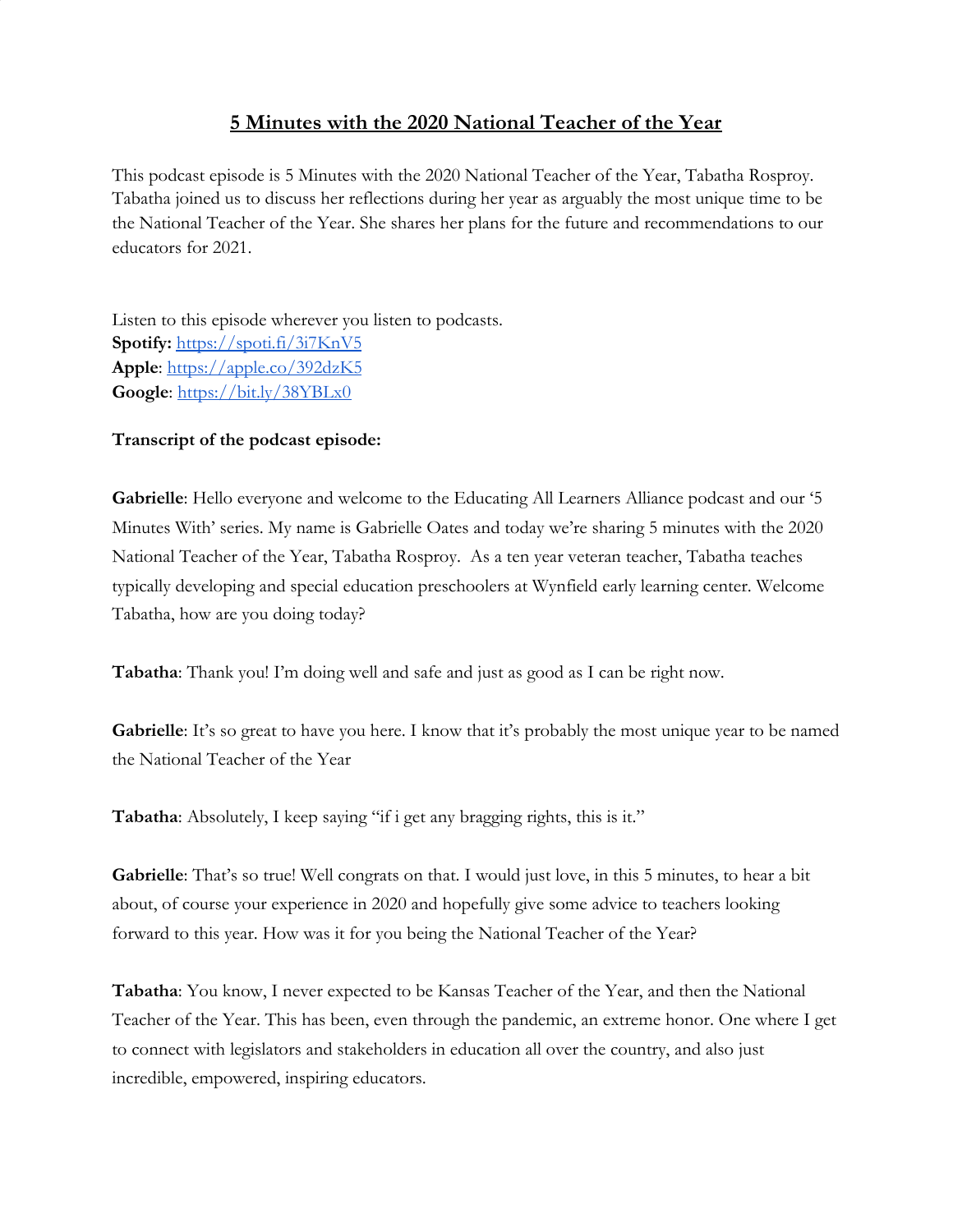**Gabrielle**: In terms of your personal plans for this year, what can people maybe expect from you?

**Tabatha**: Well, right now my goal is to return to the classroom after my tenure as National Teacher of the Year is up. I have made so many connections with incredible organizations across the country and so I definitely still see myself doing some work with some of those organizations, specifically some of those that are highlighting early childhood education as well as social emotional education for kids of all ages. Those are two really big passion areas for me. But, to say that I am missing the classroom right now would be an understatement. I love this job and this honor, but man, the kids are my purpose. Being in the classroom is really my purpose. So I'm excited to get reconnected to that.

**Gabrielle**: So as you were working with various organizations and teachers throughout this past year, were there some key strategies or tools that you emphasized with people to use during remote and hybrid learning?

**Tabatha**: Absolutely. One of the biggest pieces of advice that I give to people is to engage the family. You know, in the spring time when we first moved to remote learning and really nobody knew what we were doing, I had to really shape my practices around family coaching. And i think those that serve learners with special needs really understand this too, because it might be difficult to get some of the participation that you might have gotten in the classroom setting from behind a screen. So this pandemic, while has been very hard on all of us, has really encouraged me to keep reinvesting in the families and empowering them to be able to deliver some of this content to their students and helping them with the boundaries and issues they might be having at home.

**Gabrielle**: Engaging the families is one of the key points that we've been touching on, and we're happy that some of our partners are emphasizing and creating resources for. So then kind of on that note, just to give people the sort of look ahead of what to focus on, what to aim for in 2021, do you have any particular recommendations?

**Tabatha**: My advice and my experience would be to just keep connecting with them any way you can. Any time you can see their face, anytime you can make a connection where they hear your voice or see your picture, that is going to be the most meaningful time that you invest. If you're engaging their families and you're keeping that connection, that learning is still happening. I know that 2021, when the clock rolled over at midnight on January 1st, it didn't change our situation, but what it did was give us some time to reflect on what worked in the past and what wasn't working anymore. So